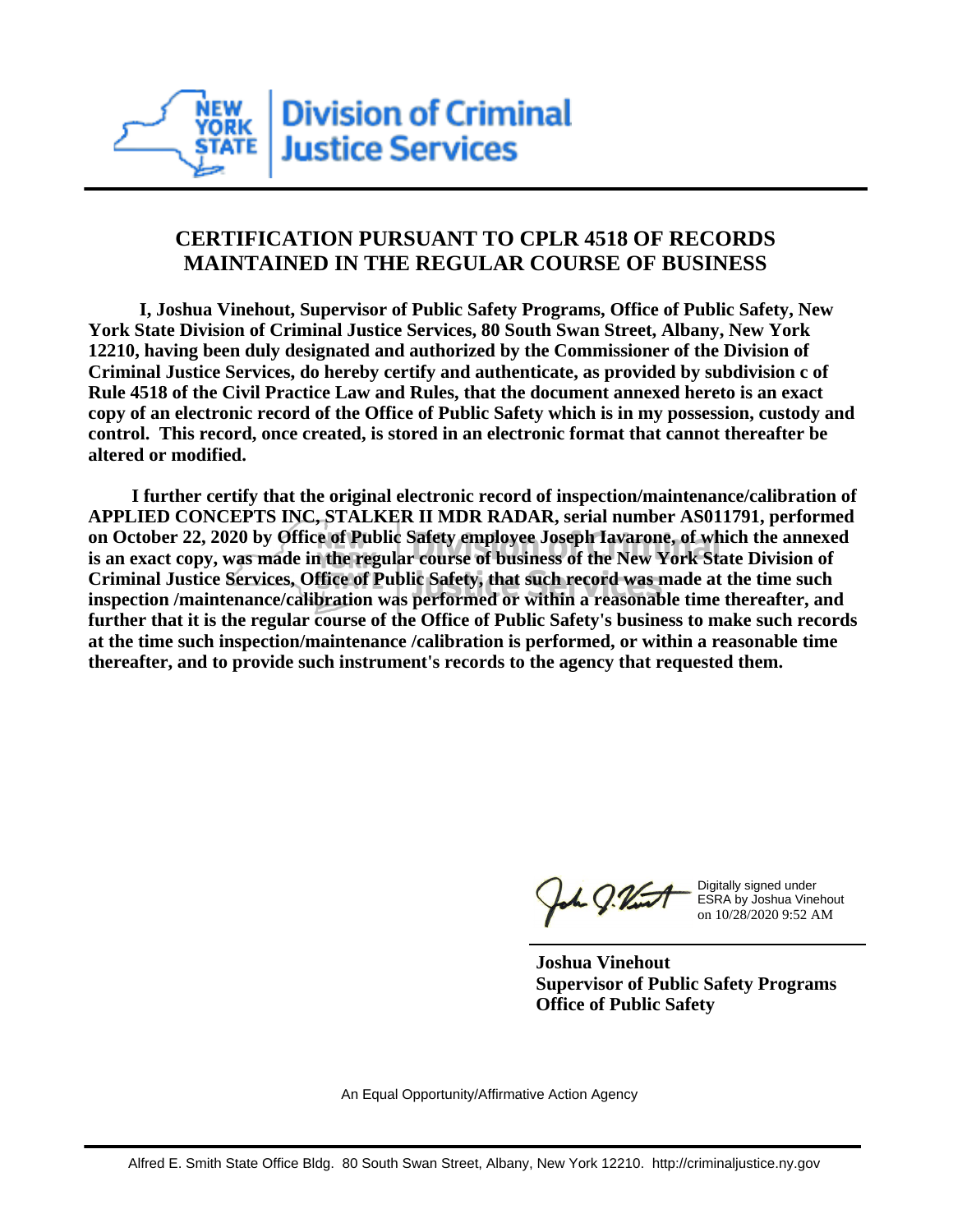## **RADAR RECORD OF INSPECTION / MAINTENANCE / CALIBRATION**

**Name of Submitting Agency: Stony Point Town Police Department Manufacturer: APPLIED CONCEPTS INC Model: STALKER II MDR Date: October 22, 2020 Serial Number: AS011791**

 **I hereby certify that APPLIED CONCEPTS INC RADAR, model STALKER II MDR, serial number AS011791/ / N/A / / N/A, has been calibrated using standards whose accuracies are established by the National Bureau of Standards, or have been derived by the ratio type of self calibration techniques. Calibration has been effected by controlled tests performed on the date indicated above.**

| <b>Test No</b> | <b>Internal Standard</b>                   | <b>Test Result</b> |
|----------------|--------------------------------------------|--------------------|
|                | <b>PAS MPH</b>                             | <b>PAS MPH</b>     |
| <b>Test No</b> | <b>Certification Standard (Stationary)</b> | <b>Test Result</b> |
|                | 40 MPH                                     | 40 MPH             |
|                | $25$ MPH<br>YORK                           | <b>25 MPH</b>      |
| <b>Test No</b> | <b>Certification Standard (Moving)</b>     | <b>Test Result</b> |
|                | <b>40 MPH</b>                              | <b>15 MPH</b>      |
|                | <b>25 MPH</b>                              |                    |

**Turning Fork Certification / Date of Certification: October 22, 2020**

| <b>Serial Number</b> | <b>Frequency</b> | <b>Test Result</b> |
|----------------------|------------------|--------------------|
| FB332154             | 4165 HZ          |                    |

**The above stated tuning fork has been tested and found to oscillate at 4165 Hertz. It will cause a calibration signal of 40 MPH when used with a Doppler traffic radar operating at 34,700 Mhz.**

| <b>Serial Number</b> | Frequency | <b>Test Result</b> |
|----------------------|-----------|--------------------|
| FA226525             | 2613 HZ   | 25 MPH             |

**The above stated tuning fork has been tested and found to oscillate at 2613 Hertz. It will cause a calibration signal of 25 MPH when used with a Doppler traffic radar operating at 34,700 Mhz.**

 **I further certify that the entries made in these records were made at the time that the inspection /maintenance/calibration of the above identified RADAR was performed, or within a reasonable time thereafter.**

 *page 1 of 2* 

Digitally signed under ESRA by Joseph Iavarone on 10/22/2020 12:31 PM

**Joseph Iavarone Highway Safety Equipment Technician Office of Public Safety**

**\_\_\_\_\_\_\_\_\_\_\_\_\_\_\_\_\_\_\_\_\_\_\_\_\_\_\_\_\_\_\_\_\_\_\_\_\_**